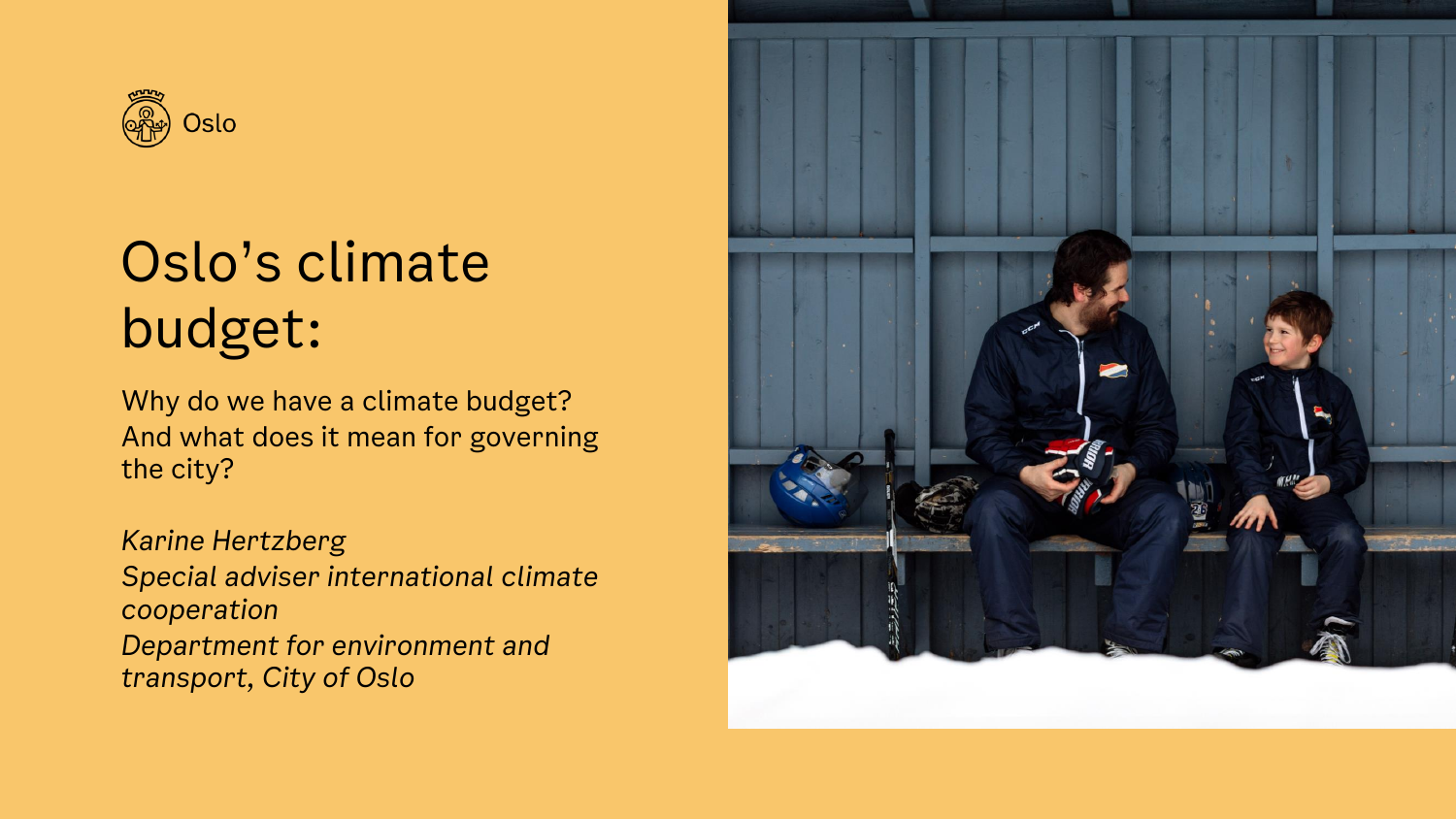## Oslo, a city between the sea and the forest

- Population approaching 700 000 and growing
- A government city, a university city and Norway's most diverse city
- High pressure in housing markets
- A work hub commuting traffic from surrounding areas
- 100% renewable energy well placed for electrification



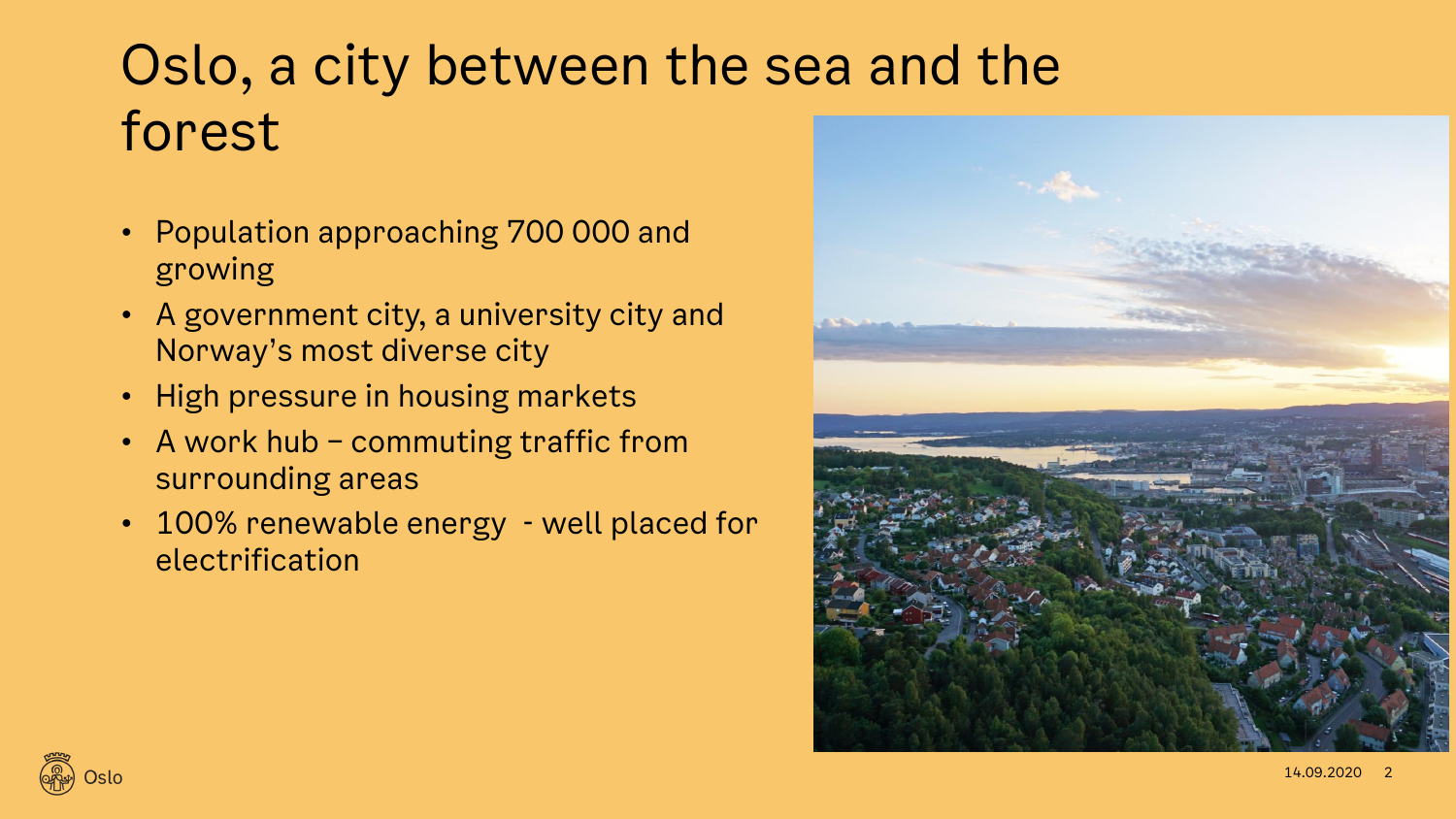### Oslo has a comprehensive climate strategy for 2030



- Forest and land use: Protect and enhance natural carbon storage
- Energy: Reduce energy consumption by 10%
- Indirect emissions: Reduce emissions outside the municipality

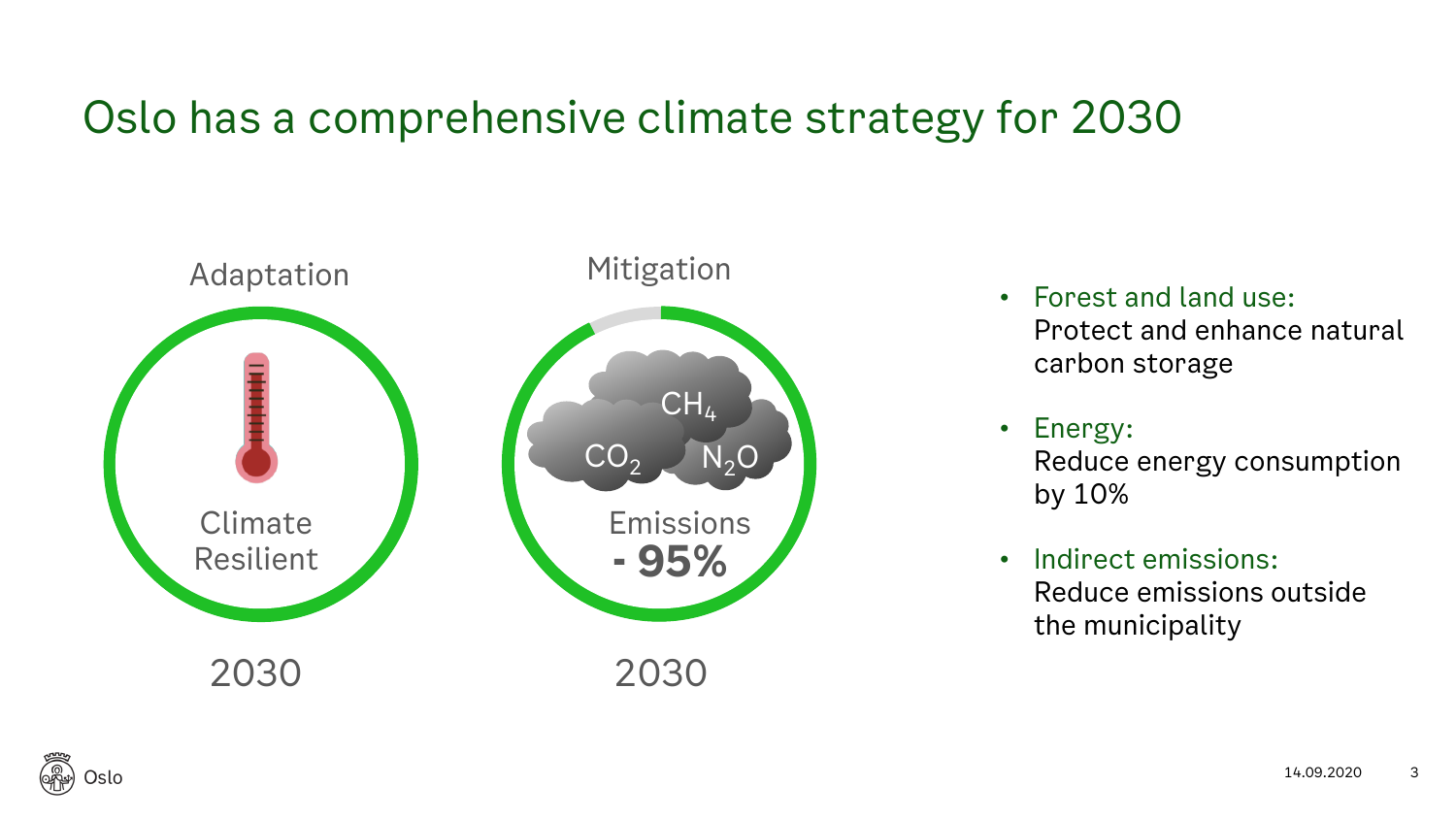### Oslo's direct emissions and who can influence them

- National policies important:  $\blacktriangleright$ 
	- CO2 tax level
	- National incentives for electric vehicles
	- Phasing out fossil fuel in buildings (2020)
	- Investment in CCS
- Municipality governance:
	- Transport and parking
	- Spatial planning, forest management
	- Requirements in public procurement
	- Waste management, district heating
	- Support schemes, climate and energy fund



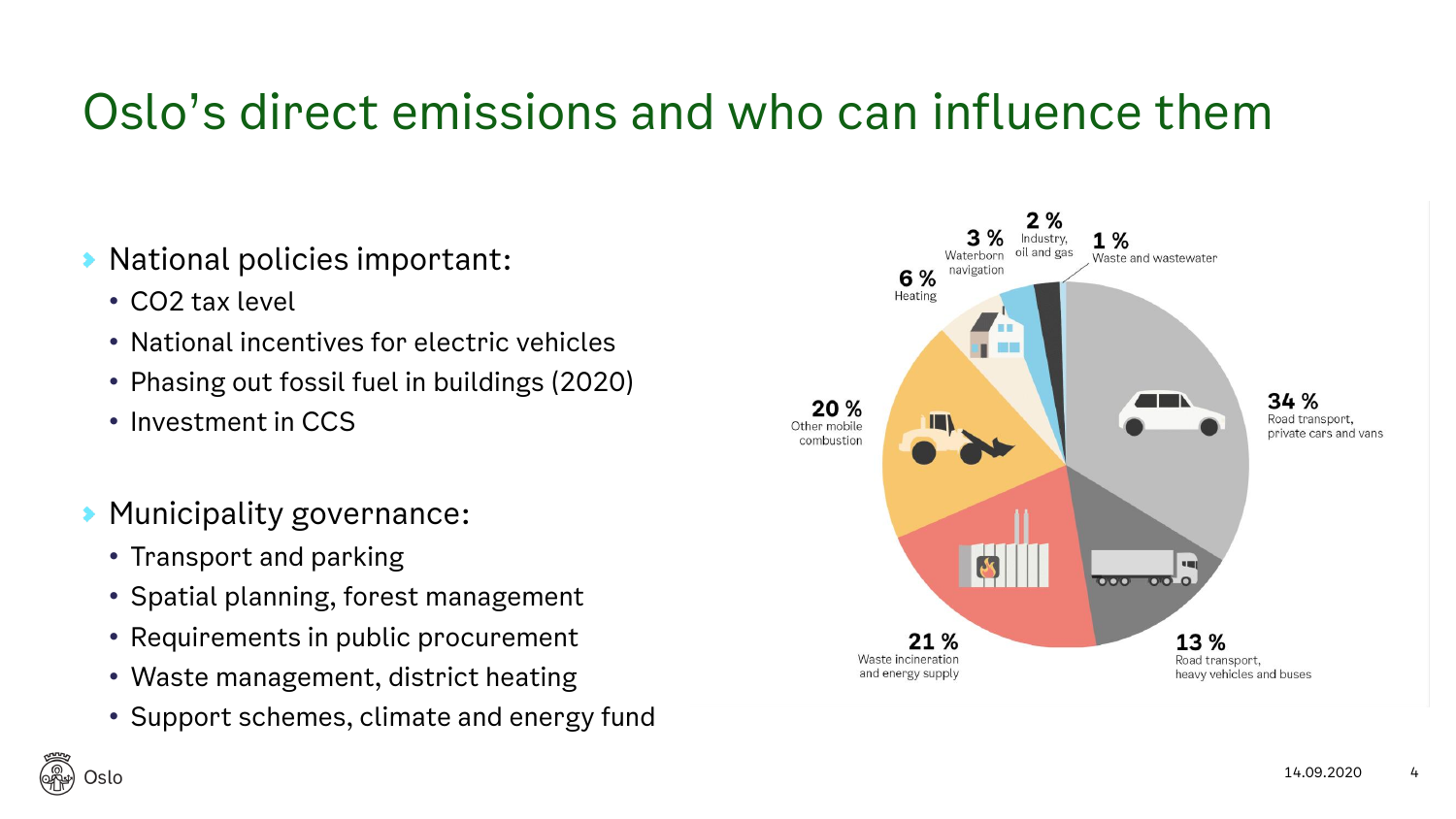

#### **THE CLIMATE BUDGET - an efficient governance system**

- **Part of the ordinary municipal budget.** Vice Mayor for Finance is responsible.
- **Maintains and updates emission** inventory and baseline
- $\bullet$  Identifies emission reduction measures annually
- $\blacktriangleright$  Identifies costs and responsible unit for implementation
- **Reporting as part of the ordinary** budget cycle

![](_page_4_Picture_7.jpeg)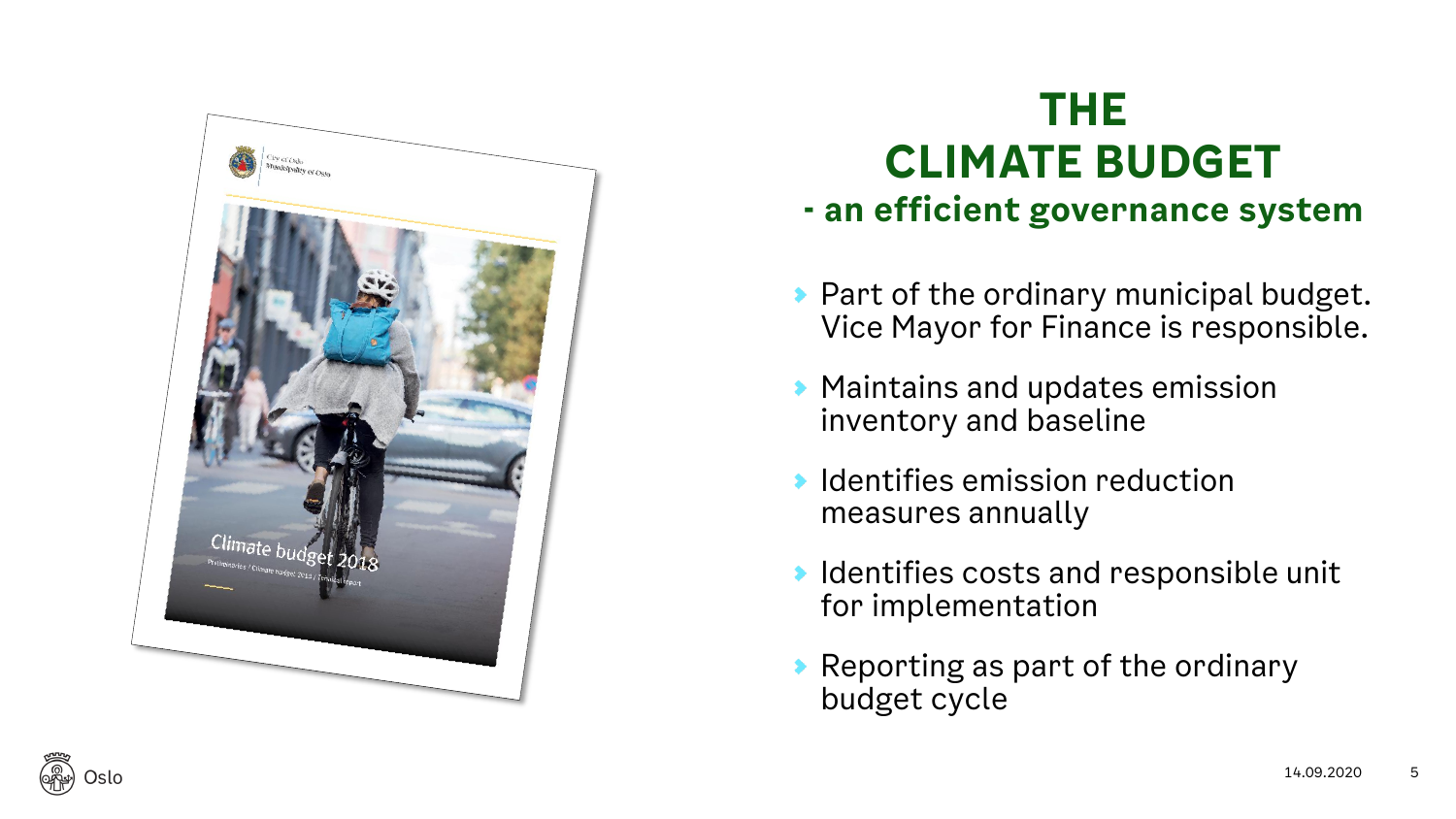## Ownership is built through the climate budget process

![](_page_5_Figure_1.jpeg)

Oslo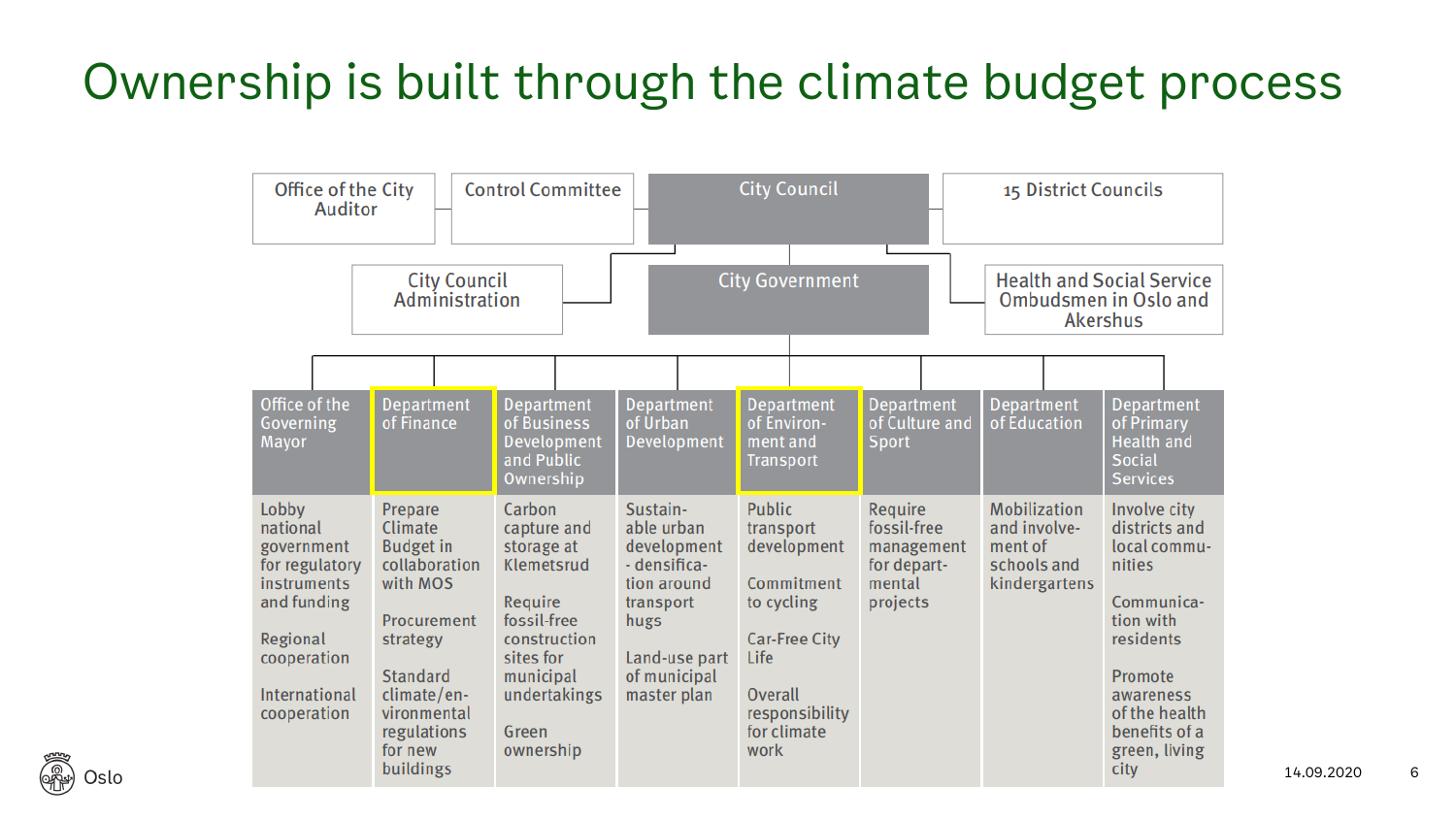### Climate targets on the way to 2030

1 000 tonn CO<sub>2</sub>-ekvivalenter

![](_page_6_Figure_2.jpeg)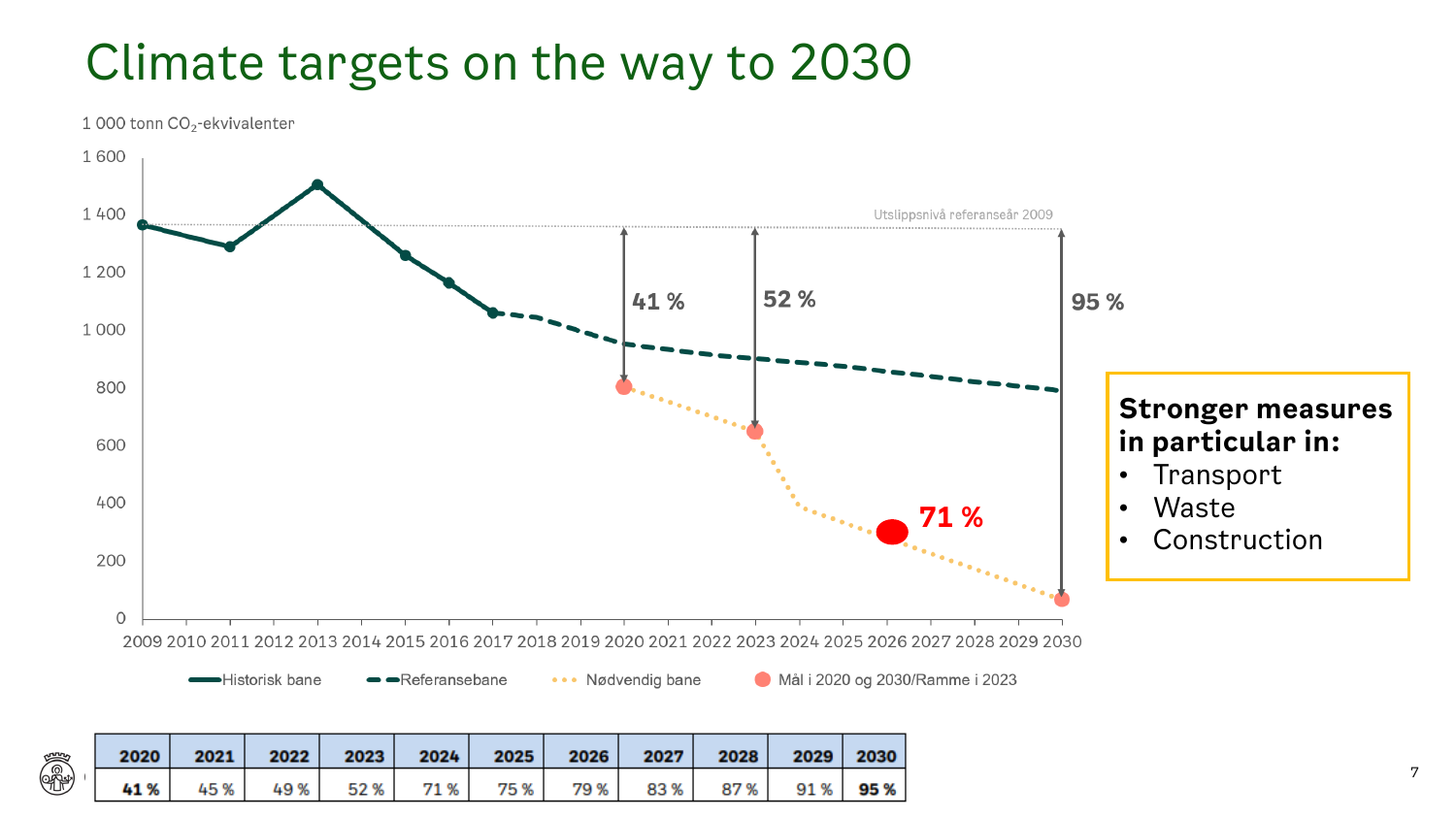### Climate action integrated in all agencies

All agencies are instructed to develop possible measures to reduce emissions

- ◆ The budget outlines:
	- How emissions develop
	- What new measures are possible
	- Who will be responsible to follow up
- The climate targets become central to the overall budget discussion

|         |                       | Byradet                                                        | Oslo kommune                                                                                                                                                                                                                                                                                                                                                                                                                                                                                                                                                                                                                                                                                                                                                                                                                                                                                                                                                                                                                                                                                                                                                                                                                                                              |                            |                          |  |
|---------|-----------------------|----------------------------------------------------------------|---------------------------------------------------------------------------------------------------------------------------------------------------------------------------------------------------------------------------------------------------------------------------------------------------------------------------------------------------------------------------------------------------------------------------------------------------------------------------------------------------------------------------------------------------------------------------------------------------------------------------------------------------------------------------------------------------------------------------------------------------------------------------------------------------------------------------------------------------------------------------------------------------------------------------------------------------------------------------------------------------------------------------------------------------------------------------------------------------------------------------------------------------------------------------------------------------------------------------------------------------------------------------|----------------------------|--------------------------|--|
|         | Tīl-                  |                                                                |                                                                                                                                                                                                                                                                                                                                                                                                                                                                                                                                                                                                                                                                                                                                                                                                                                                                                                                                                                                                                                                                                                                                                                                                                                                                           |                            | Rundskriv 1/2019         |  |
|         |                       |                                                                | Byrådsavdelingene, etatene, bydelene og                                                                                                                                                                                                                                                                                                                                                                                                                                                                                                                                                                                                                                                                                                                                                                                                                                                                                                                                                                                                                                                                                                                                                                                                                                   |                            |                          |  |
|         | Fra:                  | kommunale foretak                                              |                                                                                                                                                                                                                                                                                                                                                                                                                                                                                                                                                                                                                                                                                                                                                                                                                                                                                                                                                                                                                                                                                                                                                                                                                                                                           |                            |                          |  |
|         | Saksbeh.:<br>Telefon: | Byrådsavdeling for finans<br>Grete Varhaugvik Eggen            |                                                                                                                                                                                                                                                                                                                                                                                                                                                                                                                                                                                                                                                                                                                                                                                                                                                                                                                                                                                                                                                                                                                                                                                                                                                                           | Saksnr.:                   | 201808154-1              |  |
|         |                       | 234 61188                                                      |                                                                                                                                                                                                                                                                                                                                                                                                                                                                                                                                                                                                                                                                                                                                                                                                                                                                                                                                                                                                                                                                                                                                                                                                                                                                           | Arkivkode: 121             | Utsendt dato: 13.03.2019 |  |
|         |                       |                                                                |                                                                                                                                                                                                                                                                                                                                                                                                                                                                                                                                                                                                                                                                                                                                                                                                                                                                                                                                                                                                                                                                                                                                                                                                                                                                           | Gjelder fra: Dags dato     |                          |  |
|         |                       |                                                                |                                                                                                                                                                                                                                                                                                                                                                                                                                                                                                                                                                                                                                                                                                                                                                                                                                                                                                                                                                                                                                                                                                                                                                                                                                                                           | Gjelder til:<br>Erstatter: |                          |  |
|         |                       |                                                                |                                                                                                                                                                                                                                                                                                                                                                                                                                                                                                                                                                                                                                                                                                                                                                                                                                                                                                                                                                                                                                                                                                                                                                                                                                                                           |                            | 1/2018                   |  |
|         |                       |                                                                | BUDSJETTRUNDSKRIV MED RETNINGSLINJER FOR VIRKSOMHETENES<br>DOROGALINGSMOARER SEGLAG ENGINEERING E VIR TARASOSHIRE.<br>FORBEREDELSE AV BUDSJETT 2020 OG OKONOMIPLAN 2020-2023                                                                                                                                                                                                                                                                                                                                                                                                                                                                                                                                                                                                                                                                                                                                                                                                                                                                                                                                                                                                                                                                                              |                            |                          |  |
|         |                       |                                                                |                                                                                                                                                                                                                                                                                                                                                                                                                                                                                                                                                                                                                                                                                                                                                                                                                                                                                                                                                                                                                                                                                                                                                                                                                                                                           |                            |                          |  |
|         | L<br>2.               |                                                                |                                                                                                                                                                                                                                                                                                                                                                                                                                                                                                                                                                                                                                                                                                                                                                                                                                                                                                                                                                                                                                                                                                                                                                                                                                                                           |                            |                          |  |
| 3.      |                       |                                                                |                                                                                                                                                                                                                                                                                                                                                                                                                                                                                                                                                                                                                                                                                                                                                                                                                                                                                                                                                                                                                                                                                                                                                                                                                                                                           |                            |                          |  |
| 4<br>5  |                       |                                                                | $\textbf{But a given number of the number of possible functions, the number of possible functions, the number of possible functions, the number of possible functions, the number of possible functions, the number of possible functions, the number of possible functions, the number of possible functions, the number of possible functions, the number of possible functions, the number of possible functions, the number of possible functions, the number of possible functions, the number of possible functions, the number of possible functions, the number of possible functions, the number of possible functions, the number of possible functions, the number of possible functions, the number of possible functions, the number of possible functions, the number of possible functions, the number of possible functions, the number of possible functions, the number of possible functions, the number of possible functions, the number of possible functions, the number of possible functions, the number of possible functions, the number of possible functions, the number of possible functions, the number of possible functions, the number of possible functions, the number of possible functions, the number of possible functions, the$ |                            |                          |  |
| б.      |                       |                                                                |                                                                                                                                                                                                                                                                                                                                                                                                                                                                                                                                                                                                                                                                                                                                                                                                                                                                                                                                                                                                                                                                                                                                                                                                                                                                           |                            |                          |  |
| 7<br>8. |                       |                                                                |                                                                                                                                                                                                                                                                                                                                                                                                                                                                                                                                                                                                                                                                                                                                                                                                                                                                                                                                                                                                                                                                                                                                                                                                                                                                           |                            |                          |  |
| 9.      |                       |                                                                | <b>Budgetfill and avenue in the contract of the component of the contract of the contract of the contract of the contract of the contract of the contract of the contract of the contract of the contract of the contract of the</b>                                                                                                                                                                                                                                                                                                                                                                                                                                                                                                                                                                                                                                                                                                                                                                                                                                                                                                                                                                                                                                      |                            |                          |  |
|         |                       |                                                                |                                                                                                                                                                                                                                                                                                                                                                                                                                                                                                                                                                                                                                                                                                                                                                                                                                                                                                                                                                                                                                                                                                                                                                                                                                                                           |                            |                          |  |
|         |                       | 11. Utfylling av vedleggene                                    |                                                                                                                                                                                                                                                                                                                                                                                                                                                                                                                                                                                                                                                                                                                                                                                                                                                                                                                                                                                                                                                                                                                                                                                                                                                                           |                            |                          |  |
|         |                       |                                                                |                                                                                                                                                                                                                                                                                                                                                                                                                                                                                                                                                                                                                                                                                                                                                                                                                                                                                                                                                                                                                                                                                                                                                                                                                                                                           |                            |                          |  |
|         |                       |                                                                | 5. US CALL SERVICE CONTRACT DESCRIPTION CONTRACT DE LA CONTRACT DE LA CONTRACT DE LA CONTRACT DE LA CONTRACT DE LA CONTRACT DE LA CONTRACT DE LA CONTRACT DE LA CONTRACT DE LA CONTRACT DE LA CONTRACT DE LA CONTRACT DE LA C                                                                                                                                                                                                                                                                                                                                                                                                                                                                                                                                                                                                                                                                                                                                                                                                                                                                                                                                                                                                                                             |                            |                          |  |
|         |                       |                                                                | $\begin{minipage}{0.9\linewidth} \textbf{12.} \end{minipage} \begin{minipage}{0.9\linewidth} \textbf{24.} \end{minipage} \begin{minipage}{0.9\linewidth} \textbf{25.} \end{minipage} \begin{minipage}{0.9\linewidth} \textbf{26.} \end{minipage} \begin{minipage}{0.9\linewidth} \textbf{27.} \end{minipage} \begin{minipage}{0.9\linewidth} \textbf{28.} \end{minipage} \begin{minipage}{0.9\linewidth} \textbf{29.} \end{minipage} \begin{minipage}{0.9\linewidth} \textbf{20.} \end{$                                                                                                                                                                                                                                                                                                                                                                                                                                                                                                                                                                                                                                                                                                                                                                                  |                            |                          |  |
|         |                       |                                                                | Dene Hamsnarsver gu vnorer, vyuenes og avanaminare sorena (sur ), svangessanger og sar<br>arbeid med budsjett 2020 og okonomiplan 2020-2023. I nundskrivet brukes begrepet<br>haddanna denne som som som skore med som bandelen og v                                                                                                                                                                                                                                                                                                                                                                                                                                                                                                                                                                                                                                                                                                                                                                                                                                                                                                                                                                                                                                      |                            |                          |  |
|         |                       |                                                                | a vene even vansjen zvzv ve sa vavannag zvzvrzvzv. 2 samsa svev<br>"virksomhetene" som fellesbetegnelse på etater, bydeler og KF'er.                                                                                                                                                                                                                                                                                                                                                                                                                                                                                                                                                                                                                                                                                                                                                                                                                                                                                                                                                                                                                                                                                                                                      |                            |                          |  |
|         |                       | Rundskrivet skal sikre at byrådets budsjettforslag             |                                                                                                                                                                                                                                                                                                                                                                                                                                                                                                                                                                                                                                                                                                                                                                                                                                                                                                                                                                                                                                                                                                                                                                                                                                                                           |                            |                          |  |
|         |                       |                                                                |                                                                                                                                                                                                                                                                                                                                                                                                                                                                                                                                                                                                                                                                                                                                                                                                                                                                                                                                                                                                                                                                                                                                                                                                                                                                           |                            |                          |  |
|         |                       |                                                                | $\bullet$ blir et best mulig beslutningsgrunnlag til den politiske behandlingen                                                                                                                                                                                                                                                                                                                                                                                                                                                                                                                                                                                                                                                                                                                                                                                                                                                                                                                                                                                                                                                                                                                                                                                           |                            |                          |  |
|         |                       |                                                                |                                                                                                                                                                                                                                                                                                                                                                                                                                                                                                                                                                                                                                                                                                                                                                                                                                                                                                                                                                                                                                                                                                                                                                                                                                                                           |                            |                          |  |
|         |                       |                                                                | o - Dua er vesa antas vesantatges promants ni uen potatisme ventosantational.<br>• - utarbeides i tråd med de statlige forskriftene for budsjett, regniskap og rapportering<br>Arbeidet med budsjettet er i hovedsak unntatt offentlighet, jf. Offentleglova § 14. første ledd.                                                                                                                                                                                                                                                                                                                                                                                                                                                                                                                                                                                                                                                                                                                                                                                                                                                                                                                                                                                           |                            |                          |  |
|         |                       |                                                                |                                                                                                                                                                                                                                                                                                                                                                                                                                                                                                                                                                                                                                                                                                                                                                                                                                                                                                                                                                                                                                                                                                                                                                                                                                                                           |                            |                          |  |
|         |                       |                                                                |                                                                                                                                                                                                                                                                                                                                                                                                                                                                                                                                                                                                                                                                                                                                                                                                                                                                                                                                                                                                                                                                                                                                                                                                                                                                           |                            |                          |  |
|         |                       |                                                                | Continues assess worstgeners on a service season constant of the bureauto-group of 17, 201312<br>Defie impediated at all arbeid som skjer frem til byrådet presenterer sitt buddjettforslag, i<br>Arbeid in the season of the season                                                                                                                                                                                                                                                                                                                                                                                                                                                                                                                                                                                                                                                                                                                                                                                                                                                                                                                                                                                                                                      |                            |                          |  |
|         |                       | investeringer. Det vises til kapittel 6 Særskilt for bydelene. | Arene Malevon et at the arrest some sayer arent to try and it trendences set outsystems.<br>Ugangspunktet er unntatt offentlighet. Når byrådets budsjettinslag er offentliggjort, blir<br>had de setting arene some some states in t<br>ougaugsportatsi er unnunt ornenmenet ivar oyiaaets ougsjettaarsag er onenmiggivn, omr.<br>budsjettforslagene som virksomhetene leverer til byrådet, oversendt til bystyrekomiteene.<br>Pastalant by styrekomiteene.<br>ouasyenstossusgene sean vanstancemene sevenen in 1910 openeer, overseans in 1730 premonineers.<br>Bydelenes budsjettarbeid er ikke unntatt offentlighet, med unntak av bydenfattende kapitler og<br>internationale Francisco 431 km/                                                                                                                                                                                                                                                                                                                                                                                                                                                                                                                                                                       |                            |                          |  |
|         |                       |                                                                |                                                                                                                                                                                                                                                                                                                                                                                                                                                                                                                                                                                                                                                                                                                                                                                                                                                                                                                                                                                                                                                                                                                                                                                                                                                                           |                            |                          |  |
|         |                       |                                                                |                                                                                                                                                                                                                                                                                                                                                                                                                                                                                                                                                                                                                                                                                                                                                                                                                                                                                                                                                                                                                                                                                                                                                                                                                                                                           |                            |                          |  |
|         |                       |                                                                |                                                                                                                                                                                                                                                                                                                                                                                                                                                                                                                                                                                                                                                                                                                                                                                                                                                                                                                                                                                                                                                                                                                                                                                                                                                                           |                            |                          |  |
|         |                       |                                                                |                                                                                                                                                                                                                                                                                                                                                                                                                                                                                                                                                                                                                                                                                                                                                                                                                                                                                                                                                                                                                                                                                                                                                                                                                                                                           |                            |                          |  |
|         |                       |                                                                |                                                                                                                                                                                                                                                                                                                                                                                                                                                                                                                                                                                                                                                                                                                                                                                                                                                                                                                                                                                                                                                                                                                                                                                                                                                                           |                            |                          |  |
|         |                       |                                                                |                                                                                                                                                                                                                                                                                                                                                                                                                                                                                                                                                                                                                                                                                                                                                                                                                                                                                                                                                                                                                                                                                                                                                                                                                                                                           |                            |                          |  |
|         |                       |                                                                |                                                                                                                                                                                                                                                                                                                                                                                                                                                                                                                                                                                                                                                                                                                                                                                                                                                                                                                                                                                                                                                                                                                                                                                                                                                                           |                            |                          |  |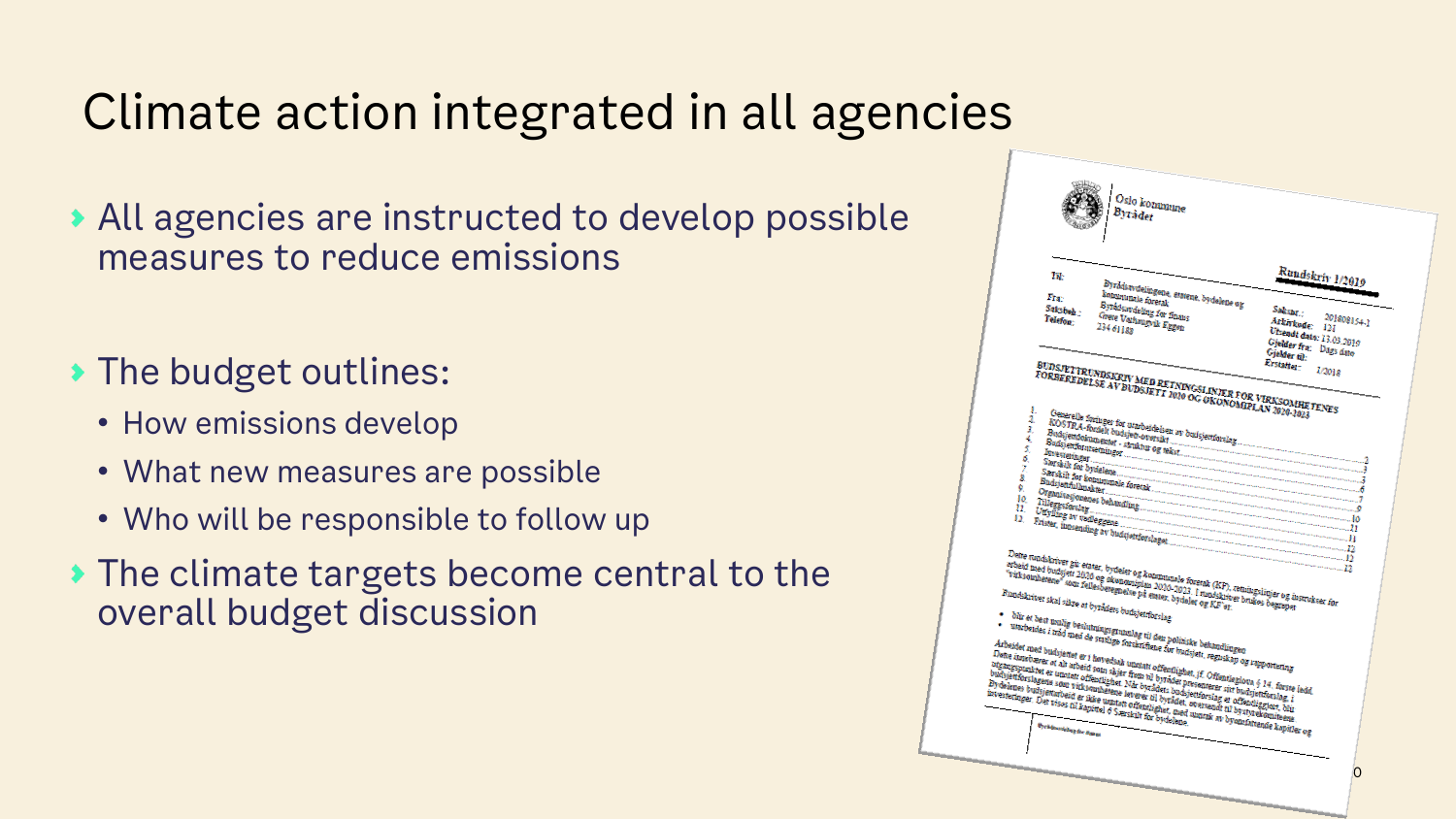![](_page_8_Figure_0.jpeg)

![](_page_8_Picture_1.jpeg)